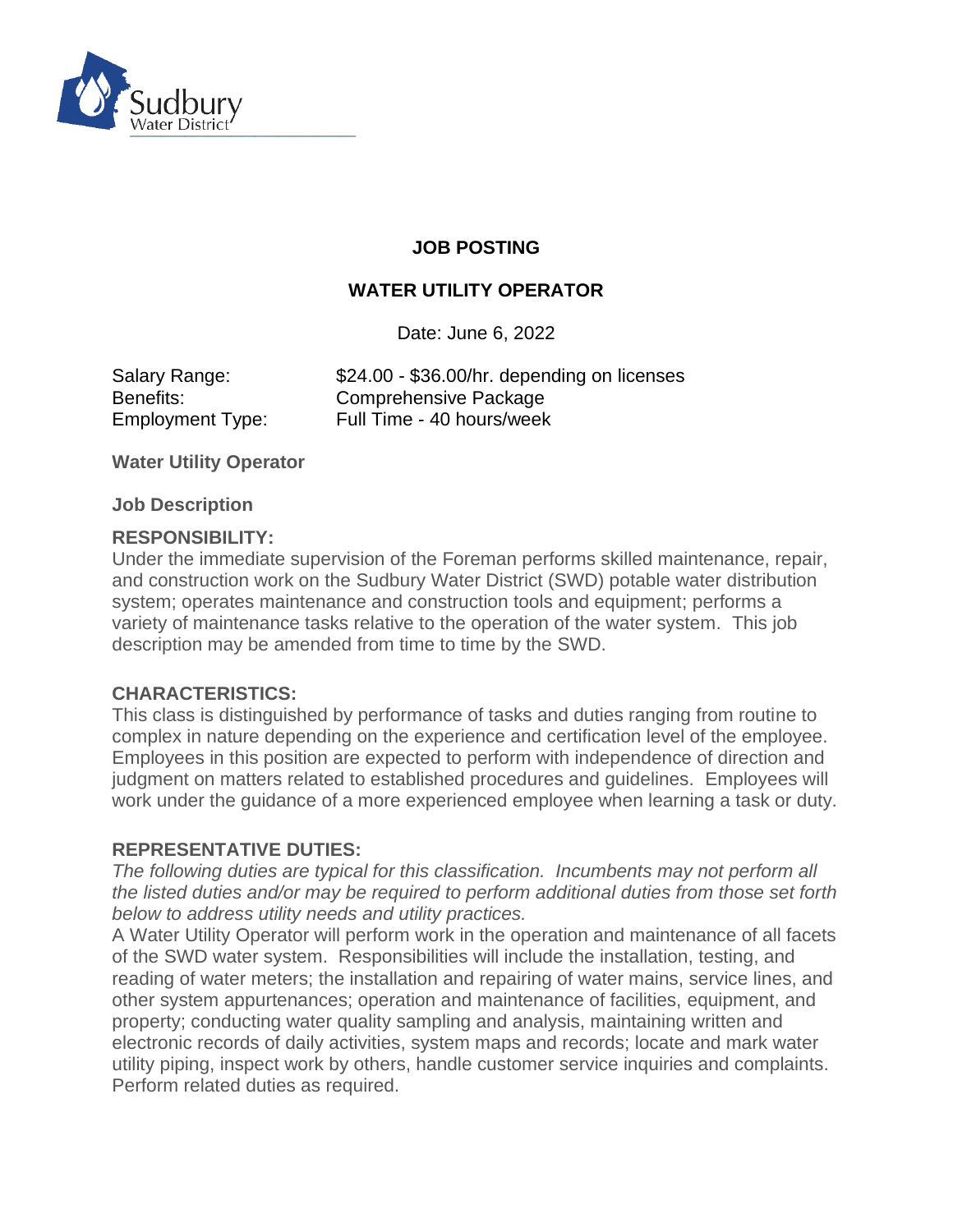#### **QUALIFICATIONS:**

*The following generally describes the knowledge and ability required to enter the job and/or be learned within a short period of time to successfully perform the assigned duties.*

#### Knowledge of:

- Use of common tools, materials, motorized vehicles, and equipment used in maintenance and construction work.
- Principles of water treatment and distribution maintenance and repair.
- Basic mathematical principles.
- Safe work practices and policies.

### Ability to:

- Work with the variety of tools related to water system maintenance.
- Learn to safely operate a variety of types of maintenance equipment.
- Perform heavy manual labor.
- Perform semi-skilled maintenance duties.
- Understand and follow oral and written instructions.
- Read, interpret, and understand schematic diagrams.
- Communicate clearly and concisely, both orally and in writing.
- Establish and maintain effective working relationships with those contacted in the course of work.
- Work with basic computer programs.

### Education and Experience:

- High school diploma or equivalent.
- A minimum two years of experience performing manual labor in the construction field.

### Licenses or Certificates:

- Must have and maintain a valid Massachusetts driver's license. Must obtain and maintain a Class B CDL license within eighteen (18) months of employment.
- Must obtain and maintain a Massachusetts Hoisting Engineers backhoe license within eighteen (18) months of employment.
- Must obtain and maintain Massachusetts Grade I Distribution and Grade I Treatment Operator certifications within eighteen (18) months of employment.

# **PHYSICAL DEMANDS AND WORKING ENVIRONMENT**

*The conditions described in this job description are representative of those that must be met by an employee to successfully perform the essential functions of this job.*

Environment: